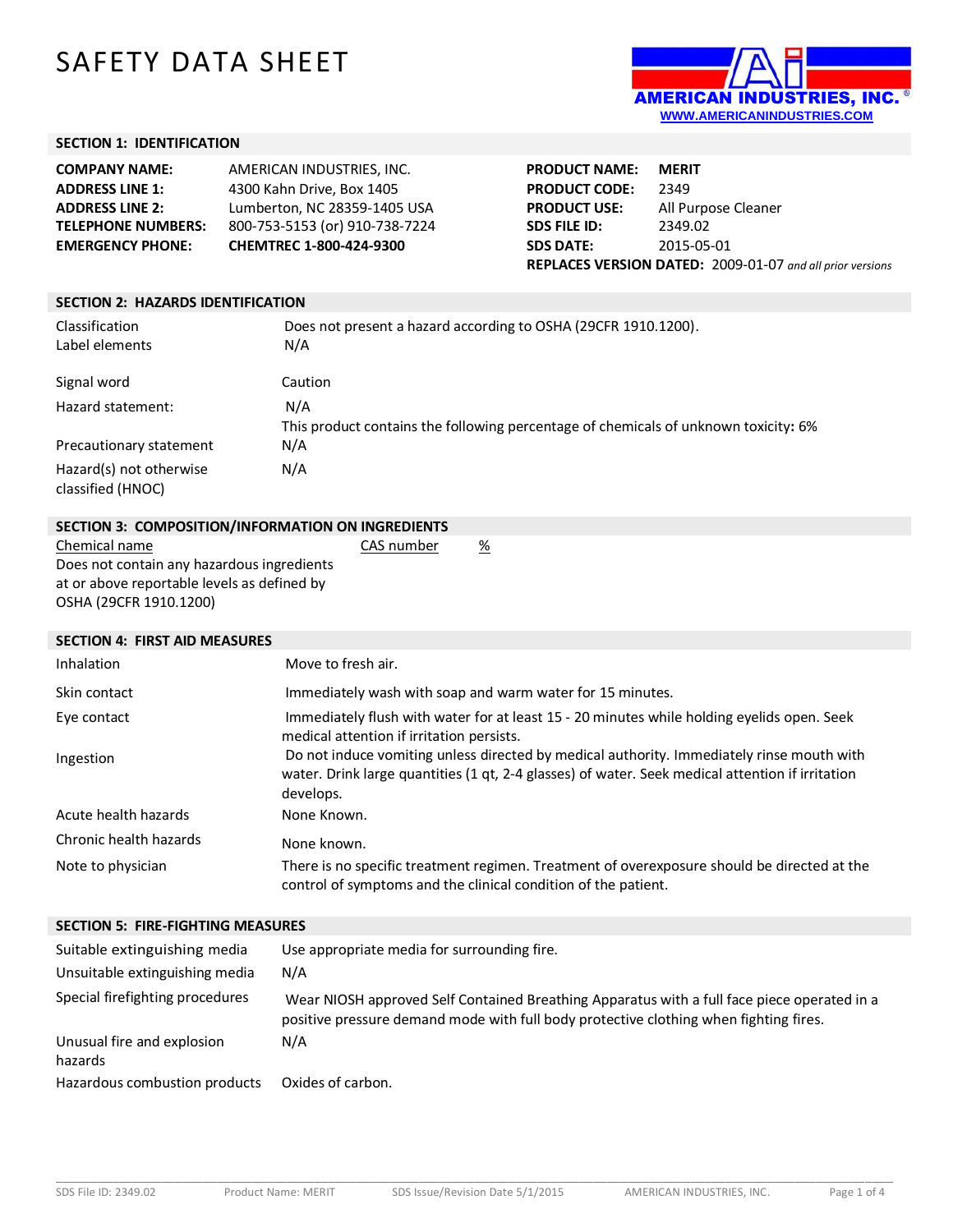# **SECTION 6: ACCIDENTAL RELEASE MEASURES**

| Personal protective equipment | Refer to section VIII for proper Personal Protective Equipment.                                                       |
|-------------------------------|-----------------------------------------------------------------------------------------------------------------------|
| Spill                         | Mop or soak up with appropriate absorbent material. Remove out of doors. Flush with water.                            |
| Waste disposal                | Dispose of in accordance with federal, state, and local regulations. Non-hazardous. Keep out of<br>reach of children. |
| <b>RCRA Status</b>            | Non-hazardous.                                                                                                        |

# **SECTION 7: HANDLING AND STORAGE**

| Precautions for safe handling | Good industrial practices. Keep away from freezing temperatures. |
|-------------------------------|------------------------------------------------------------------|
| Other precautions             | Keep out of reach of children. Do not drink or get into eyes.    |
| Incompatibility               | None known.                                                      |

# **SECTION 8: EXPOSURE CONTROLS/PERSONAL PROTECTION**

| Hazardous Component                                                                                                    | OSHA PEL                                                                                                                                               | <b>ACGIH TLV</b> |
|------------------------------------------------------------------------------------------------------------------------|--------------------------------------------------------------------------------------------------------------------------------------------------------|------------------|
| Does not contain any hazardous<br>ingredients at or above<br>reportable levels as defined by<br>OSHA (29CFR 1910.1200) | N/A                                                                                                                                                    | N/A              |
| Appropriate engineering<br>controls                                                                                    | Not required.                                                                                                                                          |                  |
| Respiratory protection<br>Personal protective equipment<br><b>Additional Measures</b>                                  | Not required with adequate ventilation.<br>Safety glasses and chemical resistant gloves.<br>Wash hands and clothing in contact with product after use. |                  |

#### **SECTION 9: PHYSICAL AND CHEMICAL PROPERTIES**

| Appearance<br>Odor              | Turquoise blue.<br>Bland odor.                                |
|---------------------------------|---------------------------------------------------------------|
| Odor threshold                  | N/D                                                           |
| <b>Boiling point</b>            | >200°F (93°C)                                                 |
| <b>Freezing Point</b>           | 32°F (0°C)                                                    |
| Flammability                    | Not considered a flammable liquid by OSHA (29 CFR 1910.1200). |
| Flash point                     | N/D                                                           |
| Auto-ignition temperature       | N/D                                                           |
| Upper/lower flammability limits | Lower: N/D<br>Upper: N/D                                      |
| Vapor Pressure (mmHg)           | 17.5 @ 77°F (25°C)                                            |
| Vapor density (Air = $1$ )      | <1                                                            |
| <b>Evaporation Rate</b>         | $\leq$ 1                                                      |
| Specific Gravity (H20=1)        | 1.02 @ 77°F (25°C)                                            |
| рH                              | 10.65                                                         |
| Solids (%)                      | N/D                                                           |
| Solubility in Water             | 100%                                                          |
| Partition Coefficient:n-        | N/D                                                           |
| Octanol/water (Kow)             |                                                               |
| Volatility including water (%)  | 92%                                                           |
| <b>VOC</b>                      | 0%                                                            |
| Dielectric Strength (Volts)     | N/A                                                           |
| Decomposition Temperature       | N/D                                                           |
| Viscosity                       | N/D                                                           |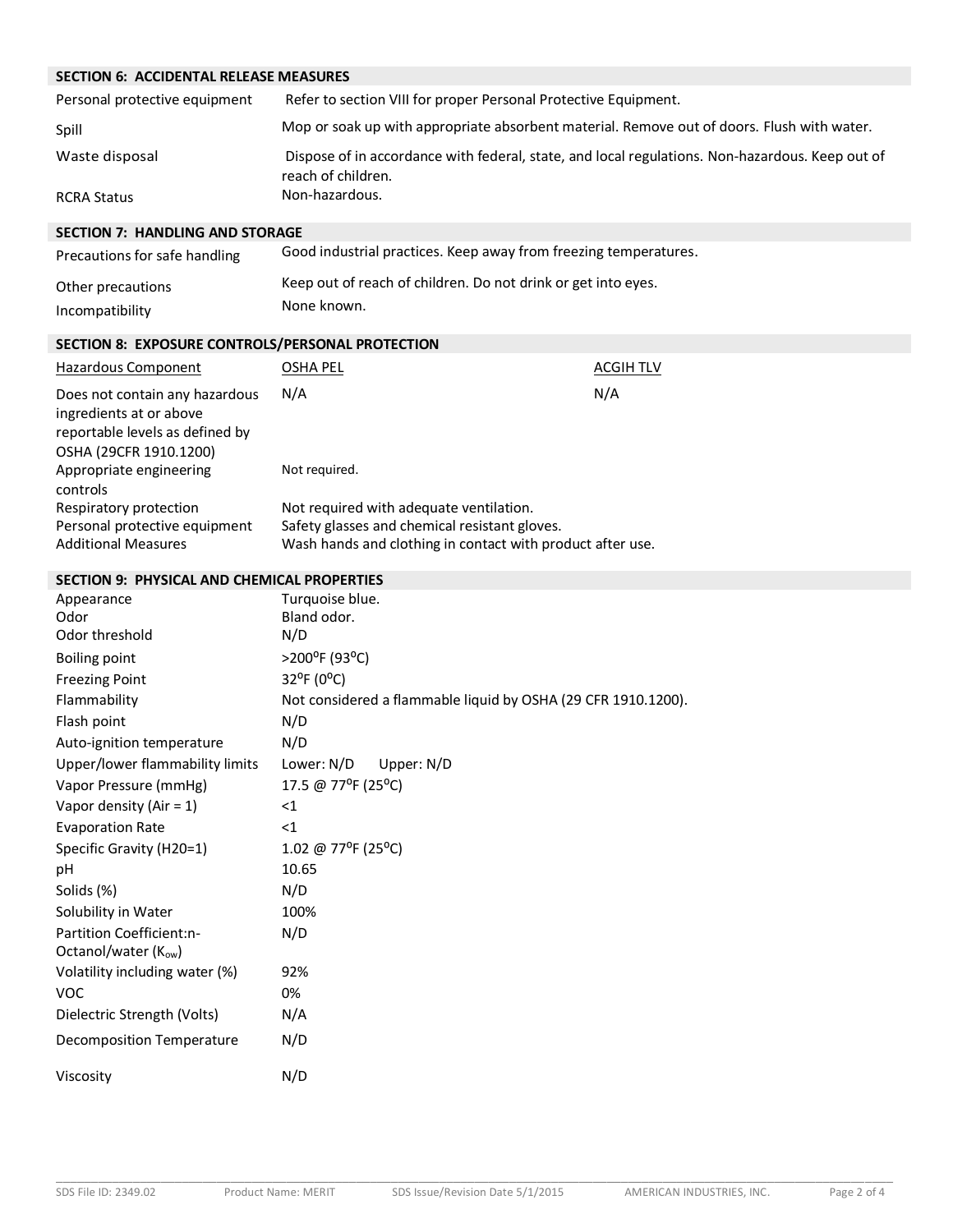# **SECTION 10: STABILITY AND REACTIVITY**

| <b>JLCHON IV. JIADILIH AND KLACHVIH</b> |                   |
|-----------------------------------------|-------------------|
| Reactivity                              | None Known.       |
| Chemical stability                      | Stable.           |
| Conditions to avoid                     | None known.       |
| Incompatibility                         | None known.       |
| Hazardous decomposition<br>products     | Oxides of carbon. |
| Possible hazardous reactions            | None known.       |

## **SECTION 11: TOXICOLOGICAL INFORMATION**

| Toxicological information    | Not established.                                                                 |
|------------------------------|----------------------------------------------------------------------------------|
| Routes of Entry              | Eyes, Ingestion, Inhalation, Skin.                                               |
| Ingestion                    | May cause gastrointestinal irritation, nausea.                                   |
| Inhalation                   | Irritant. Avoid breathing spray mist. May cause irritation to respiratory tract. |
| Skin contact                 | Prolonged or repeated contact may cause irritation                               |
| Eye contact                  | Mild if any irritation.                                                          |
| Medical condition aggravated | None known.                                                                      |
| Acute health hazards         | None known.                                                                      |
| Chronic health hazards       | None known.                                                                      |
| Carcinogenicity              | This product is not considered to be a carcinogen by IARC, ACGIH, NTP, or OSHA.  |

#### **SECTION 12: ECOLOGICAL INFORMATION**

| Ecological information   | Not established.                               |
|--------------------------|------------------------------------------------|
| Biodegradability         | This product is biodegradable.                 |
| Bioaccumulation          | This product is not expected to bioaccumulate. |
| Mobility in soil         | This product is mobile in soil.                |
| Other ecological hazards | None known.                                    |

#### **SECTION 13: DISPOSAL CONSIDERATIONS**

| Waste disposal | Dispose of in accordance with federal, state, and local regulations. Non-hazardous. Keep out of reach of<br>children. |
|----------------|-----------------------------------------------------------------------------------------------------------------------|
| RCRA Status    | Non-hazardous.                                                                                                        |

## **SECTION 14: TRANSPORT INFORMATION**

| DOT:                       |                             |
|----------------------------|-----------------------------|
| UN number                  | Cleaning Compound, N. O. S. |
| UN proper shipping name    | None                        |
| Transport hazard class(es) | N/A                         |
| Packing group              | None                        |

# **SECTION 15: REGULATORY INFORMATION**

TSCA Status: All chemicals are listed or exempt. CERCLA (Comprehensive response compensation, and liability act): None. SARA 311/312 Hazardous categories: None. SARA 313 reportable ingredients: None. Clean water act: None. US state regulations: California Proposition 65: None.

International inventories: All components are listed or exempted.